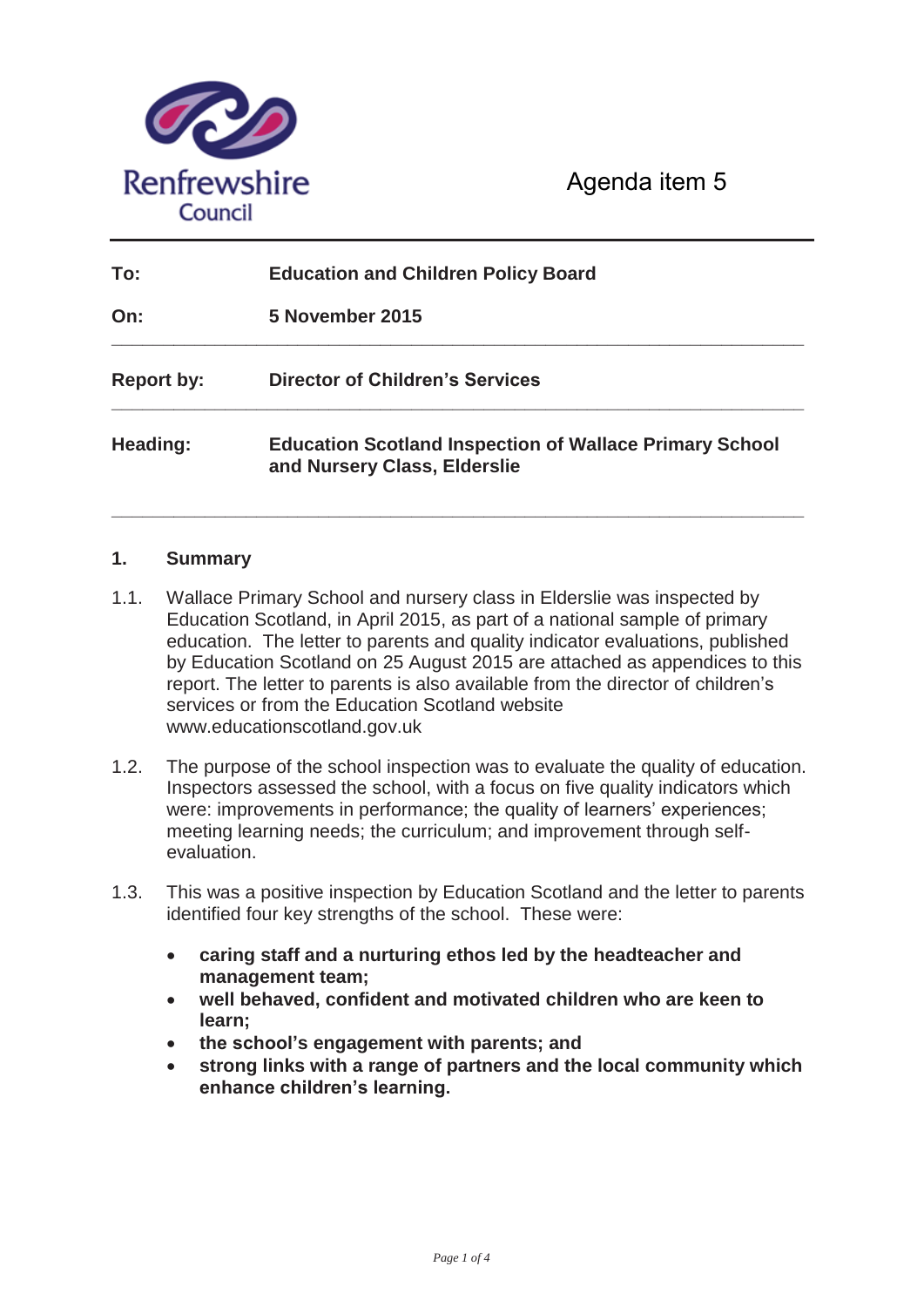- 1.4. The report identified three areas for further improvement. These were:
	- continue to develop the curriculum and ensure it meets the learning needs of all children;
	- continue to develop rigorous self-evaluation approaches to ensure continuous improvements in children's experiences and achievements; and
	- improve approaches to meeting children's needs in the nursery, to ensure they make suitable progress.
- 1.5. Education Scotland was confident that the school will be able to make the necessary improvements in light of the inspection findings. As a result, it will make no further visits in connection with this inspection.
- 1.6. Children's services has an agreed set of procedures for responding to inspection reports. The school and the service will prepare an action plan indicating how they will address the points for action in the report, and share this plan with parents. In addition, the school will be supported in its improvement by children's services. Within two years of the publication of the letter to parents children's services will inform parents of the progress made by the school in addressing the main points for action.

**\_\_\_\_\_\_\_\_\_\_\_\_\_\_\_\_\_\_\_\_\_\_\_\_\_\_\_\_\_\_\_\_\_\_\_\_\_\_\_\_\_\_\_\_\_\_\_\_\_\_\_\_\_\_\_\_\_\_\_\_\_\_\_\_\_\_\_** 

### **2. Recommendations**

2.1. Members of the education and children policy board are asked to note the key strengths and the areas for improvement in the Education Scotland report on Wallace Primary School and nursery class.

### **3. Background**

- 3.1. Education Scotland reports are circulated to the local elected members, staff, parent council members and are made available on-line to the wider parent body. Copies are also sent to local and central libraries.
- 3.2. The report includes three recommendations for improvement. These recommendations will be addressed through an action plan, produced by the school and supported by children's services staff.
- 3.3. Progress on the action plan will be monitored by children's services staff on a proportionate basis. A report will be prepared within two years of the original inspection, detailing the progress made in implementing the action plan. This report will be made available to parents.
- 3.4. Children's services welcomes the process of audit undertaken by Education Scotland as supportive to continuous improvement in Renfrewshire schools. The inspection report will be used by the school and the service in the context of supporting and developing the quality of educational provision.

**\_\_\_\_\_\_\_\_\_\_\_\_\_\_\_\_\_\_\_\_\_\_\_\_\_\_\_\_\_\_\_\_\_\_\_\_\_\_\_\_\_\_\_\_\_\_\_\_\_\_\_\_\_\_\_\_\_\_\_\_\_\_\_\_\_\_\_**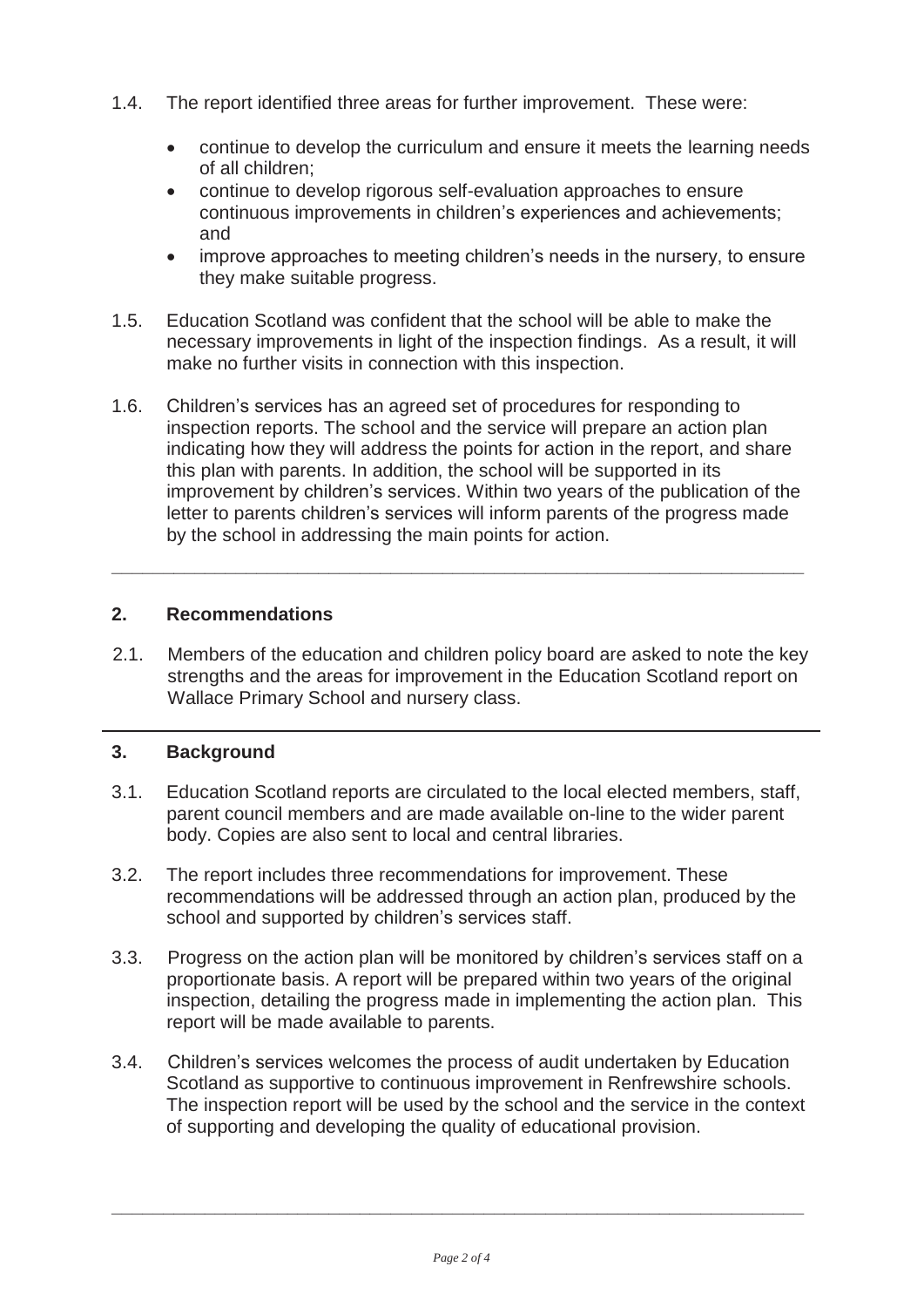### **Implications of this report**

- **1. Financial Implications** None.
- **2. HR and Organisational Development Implications** None.

## **3. Community Plan/Council Plan Implications**

| <b>Children and Young</b><br>People             | High standards of education provision<br>ensure that children and young people are<br>given the best start in life so that they<br>promote and contribute to a more<br>prosperous, fairer society.                                                                                                                                              |
|-------------------------------------------------|-------------------------------------------------------------------------------------------------------------------------------------------------------------------------------------------------------------------------------------------------------------------------------------------------------------------------------------------------|
| <b>Community Care, Health</b><br>and Well-being | - By providing an environment which<br>encourages care, welfare and development,<br>establishments play a crucial role in<br>developing children and young people so<br>that they become responsible citizens. The<br>school and nursery's success in promoting<br>healthy lifestyles is evaluated as part of the<br>quality assurance process. |
| Empowering our<br>Communities                   | High standards of education provision<br>ensure that children and young people are<br>given the best start in life so that they<br>promote and contribute to a more<br>prosperous, fairer society.                                                                                                                                              |
| Greener                                         | - Participation in the eco-schools programme<br>encourages young people to become<br>environmentally aware.                                                                                                                                                                                                                                     |
| بمحدد والمطلب المصحيح بمطاعا                    | The suitable construction were considered and the set                                                                                                                                                                                                                                                                                           |

Jobs and the Economy - The quality assurance process contributes to our young people becoming successful learners, confident individuals, effective contributors and responsible citizens.

# **4. Legal Implications**

Standards in Scotland's Schools etc Act 2000.

- **5. Property/Assets Implications** None.
- **6. Information Technology Implications** None.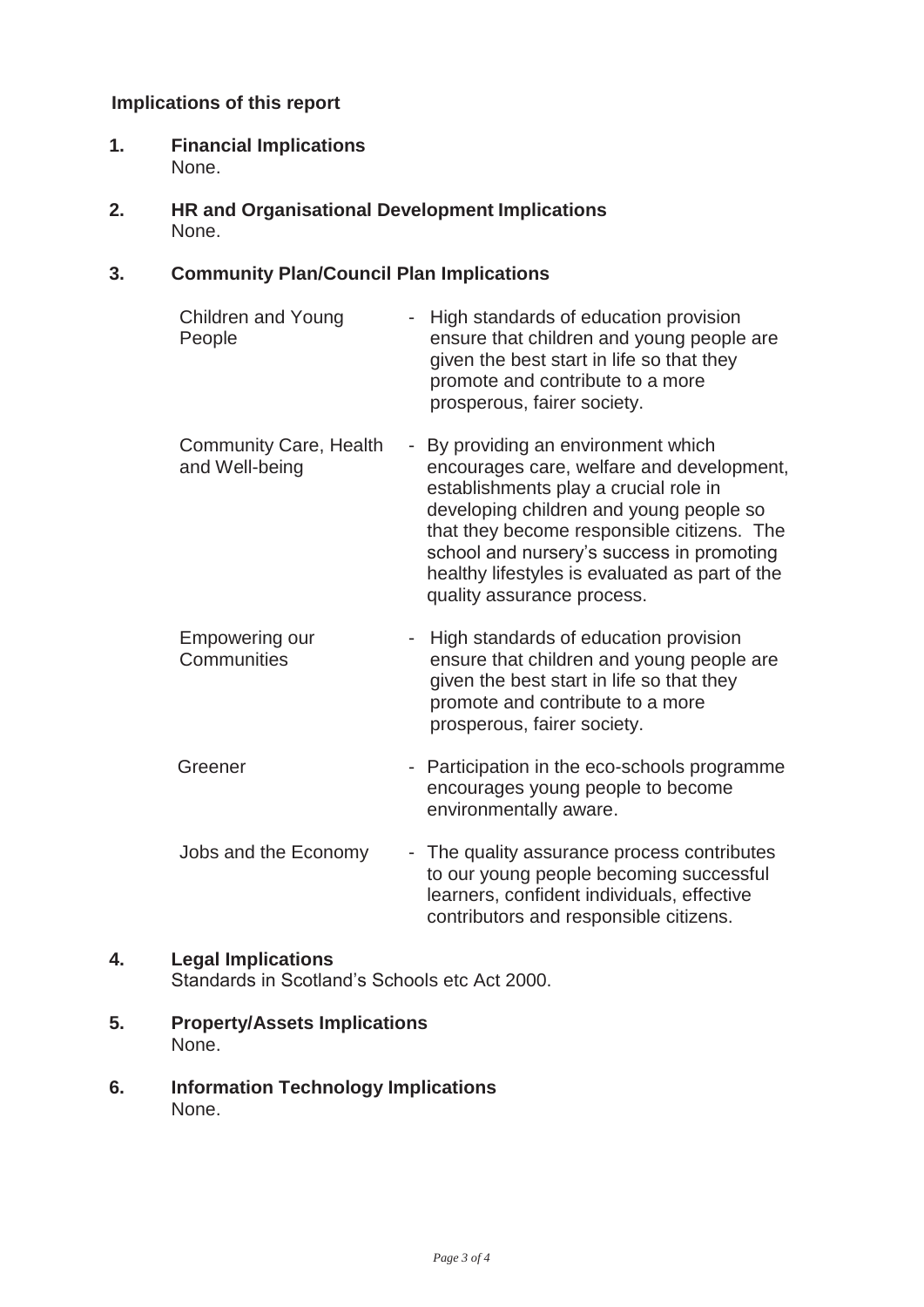## **7. Equality and Human Rights Implications**

The Recommendations contained within this report have been assessed in relation to their impact on equalities and human rights. No negative impacts on equality groups or potential for infringement of individuals' human rights have been identified arising from the recommendations contained in the report because it is for noting only.

- **8. Health and Safety Implications** None.
- **9. Procurement Implications** None.
- **10. Risk Implications** None.
- **11. Privacy Impact** None.

## **List of Background Papers**

(a) None.

*Children's Services*  TMcE/AK 6 October 2015

> **Author**: Tony McEwan, Education Manager (planning and performance), telephone no: 0141 618 7198

**\_\_\_\_\_\_\_\_\_\_\_\_\_\_\_\_\_\_\_\_\_\_\_\_\_\_\_\_\_\_\_\_\_\_\_\_\_\_\_\_\_\_\_\_\_\_\_\_\_\_\_\_\_\_\_\_\_\_\_\_\_\_\_\_\_\_\_**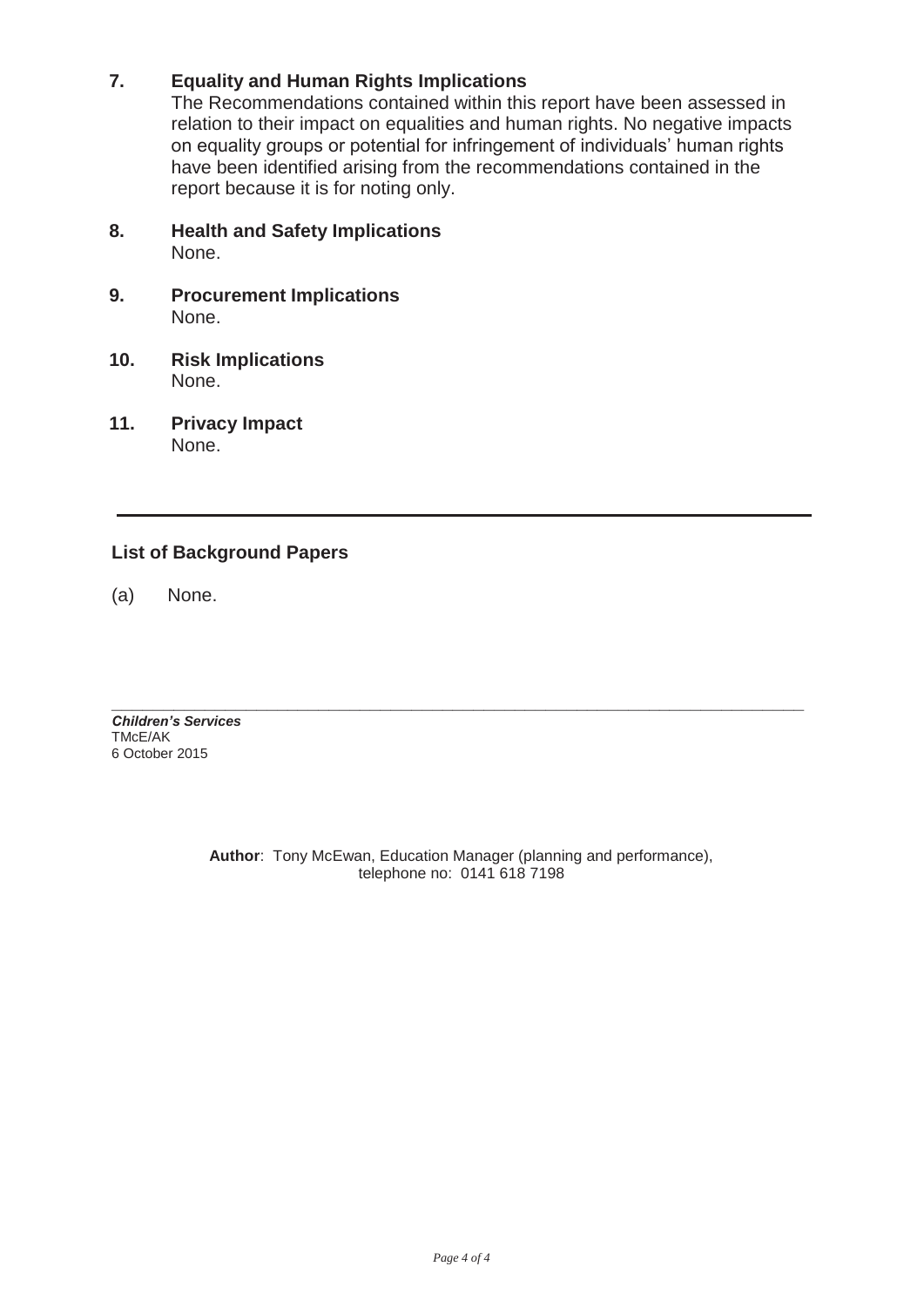#### HM Inspectorate of Education

26 August 2015

Dear Parent/Carer

### **Wallace Primary School and Nursery Class Renfrewshire Council**

Recently, as you may know, my colleagues and I inspected your child's school. During our visit, we talked to parents and children and worked closely with the headteacher and staff. We wanted to find out how well children are learning and achieving and how well the school supports children to do their best. The headteacher and others shared with us the school's successes and priorities for improvement. We looked at some particular aspects of the school's recent work, including the range of topics that children were studying. As a result, we were able to find out how good the school is at improving children's education.

#### **How well do children learn and achieve?**

Across the nursery and primary stages, children are very well behaved, polite and are keen to learn. They are consulted about their learning and can choose aspects and activities to study. They enjoy what they are learning and are very motivated. In the nursery, children participate confidently in discussions with their key worker during small group times. Staff should continue to make the discussions more explicit to help children identify what they need to do to improve further. Across the primary classes, children are actively engaged in a range of activities which increase their knowledge and understanding. They contribute very confidently to lessons and debates, helping each other as well as learning from each other. They enjoy having opportunities to extend their learning and respond positively to challenges. These successful approaches could be developed further across the curriculum. Children work very well with a range of external partners, which is developing their skills for life-long learning and work. Teachers are creative in planning exciting topic work which provides opportunities for children to become independent learners. They use questioning successfully to find out what children know and to challenge them in their thinking. Children play an active part in the school as house captains, buddies, monitors and as members of the Pupil Council. Learning showcases in the nursery and school enable children to share and explain what they have learnt with their families and carers. Feedback from families, carers and children is very positive about this approach.

Across the nursery and the primary stages, children are developing a range of skills which make them more confident and successful. The school celebrates children's achievements very well. In the nursery, children are awarded 'Star of the Week' for being kind, thoughtful and having good manners. At the primary stages, children are awarded rosettes at the monthly 'Red Carpet Assemblies' for achievements both in and out of school. Children participate successfully in a range of musical, artistic and sporting activities, for example, karate, football and electronics. As a result, children's self-esteem and team working skills are developing very well. The school has gained its third Eco Schools Scotland green flag award, Fairtrade awards and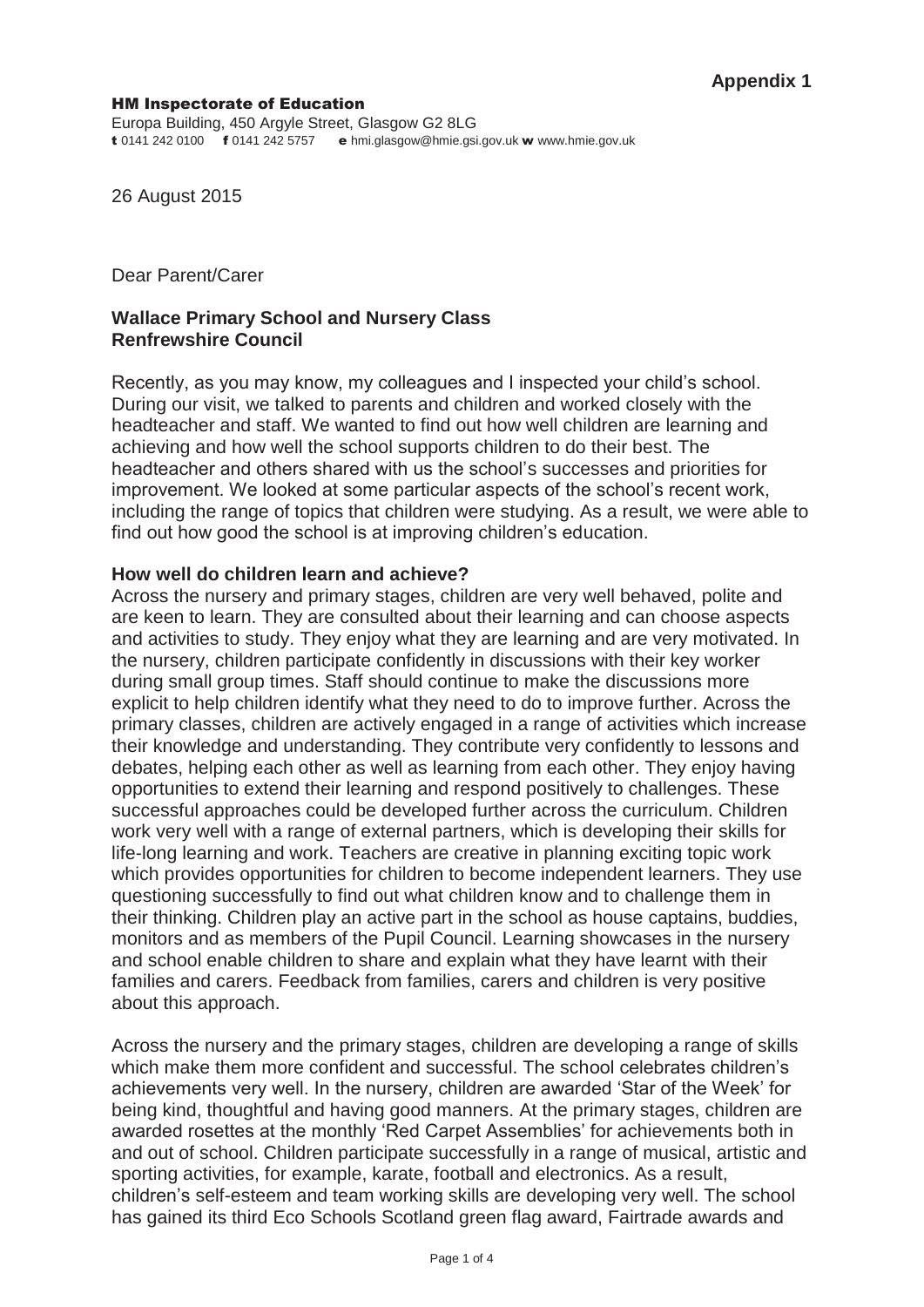recognition of Rights Respecting School. In the nursery, most children can talk confidently and are developing a range of vocabulary. In numeracy, most children use numbers in play contexts well, with a few using large numbers. There is scope for nursery children to be making better progress in both literacy and numeracy. Across the primary stages, children read well and are reading a variety of books. They write well for a range of purposes. Children use their reading and writing skills successfully during personal research and topic work. In numeracy, children develop their skills effectively through regular mental mathematic and problem-solving exercises. Children's mathematical skills and knowledge are further reinforced in other areas of the curriculum. For both literacy and numeracy, the school should to continue to raise attainment.

### **How well does the school support children to develop and learn?**

There is a nurturing ethos in the nursery and primary classes with staff providing a high level of pastoral care, support and encouragement. At times, tasks and activities in the nursery can be too adult-led. Children need to be more independent in and lead their own learning. They should also be challenged more in their learning. At the primary stages, some tasks and activities could be matched more closely to children's learning needs. At times, children could be given more demanding tasks that challenge them further. Children with additional learning needs are supported very well and have detailed written plans in place. Parents are involved in the formation of these plans which are regularly reviewed and updated to ensure children make suitable progress. The school has strong links with partner agencies and services that provide a wide range of support for children and their parents. For example, the school uses funding from partners very well to support the most vulnerable children.

Across the nursery and primary stages, staff have worked hard to develop the curriculum. In the nursery, the management recognise the need to support staff to provide a curriculum which ensures children can achieve as highly as possible. At the primary stages, teachers use the Curriculum for Excellence advice effectively to plan lessons and activities. They work very well together to provide a variety of exciting topics which challenge children in their thinking. As a result, children are receiving a broad and balanced curriculum. The school has plans to develop areas of the curriculum such as art and music. Teachers at the upper primary stages have developed many curricular links with Castlehead High School to ensure children can build on their learning when they enter S1.

### **How well does the school improve the quality of its work?**

The headteacher promotes a caring environment for children to achieve and succeed. The depute headteachers support the headteacher very effectively. As a management team, they are strongly committed to improving the quality of children's learning experiences. The headteacher carries out lesson observations and provides staff with helpful comments. Staff are leading on different areas of school improvements, such as taking responsibility for developing aspects of the curriculum. Staff should share good practice more formally to ensure that they continue to provide high-quality learning for all children. They are making suitable progress in developing more rigorous approaches to monitoring and tracking children's progress to ensure they attain as highly as possible. The headteacher asks parents for their views on how the school can be improved and their suggestions contribute to the school improvement plans. The headteacher responds to other identified aspects and acts upon them accordingly.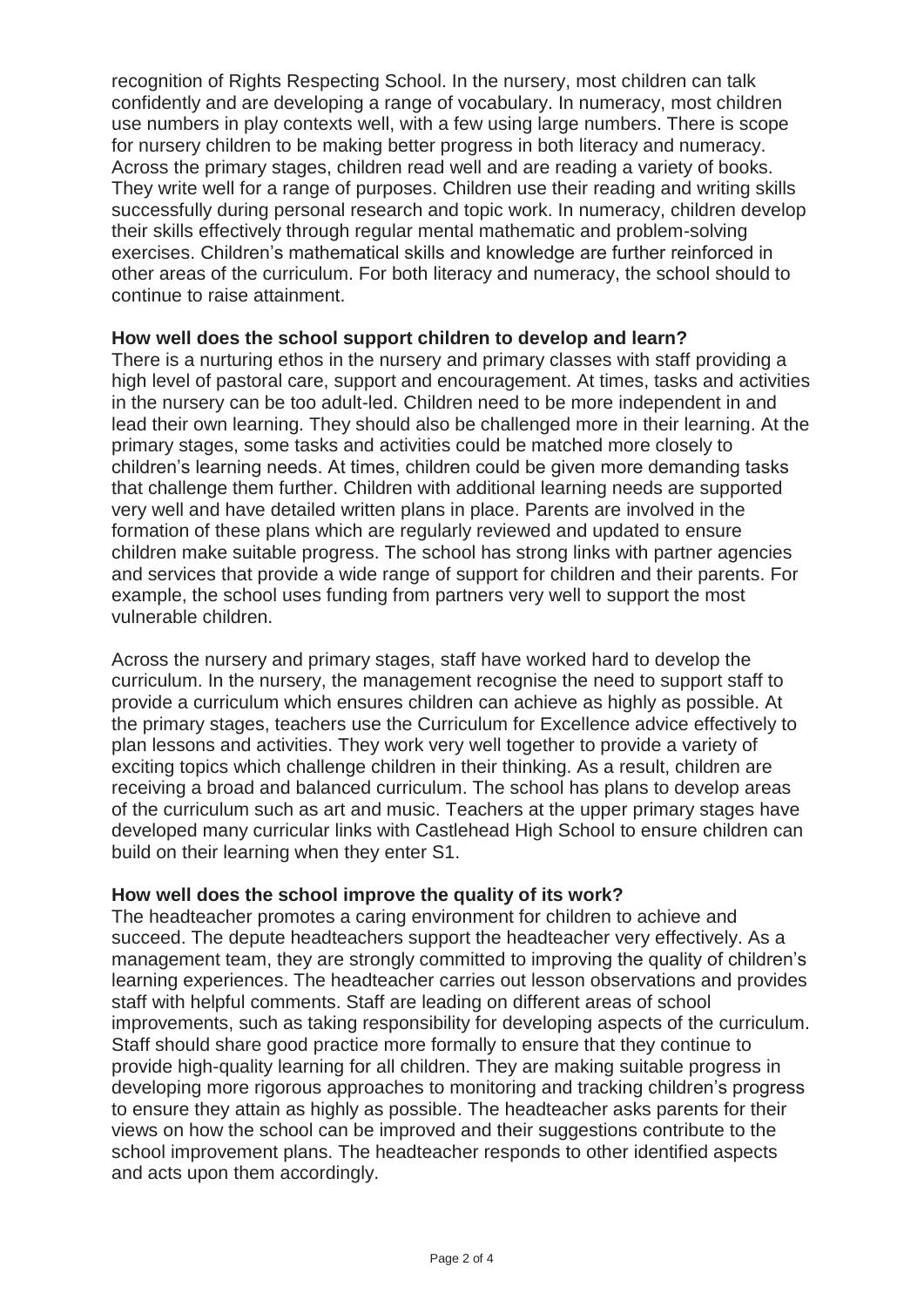During the previous Care Inspectorate inspection, the nursery had no requirements and three recommendations. As a result of this inspection, there are no requirements and five recommendations.

This inspection found the following key strengths.

- Caring staff and a nurturing ethos led by the headteacher and management team.
- Well behaved, confident and motivated children who are keen to learn.
- The school's engagement with parents.
- Strong links with a range of partners and the local community which enhance children's learning.

We discussed with staff and Renfrewshire Council how they might continue to improve the school and nursery class. This is what we agreed with them.

- Continue to develop the curriculum and ensure it meets the learning needs of all children.
- Continue to develop rigorous self-evaluation approaches to ensure continuous improvements in children's experiences and achievements.
- Improve approaches to meeting children's needs in the nursery, to ensure they make suitable progress.

### **What happens at the end of the inspection?**

We are satisfied with the overall quality of provision. We are confident that the school's self-evaluation processes are leading to improvements. As a result, we will make no further visits in connection with this inspection. As part of its arrangements for reporting to parents on the quality of education, Renfrewshire Council will inform parents about the school's progress.

Hakim Din HM Inspector